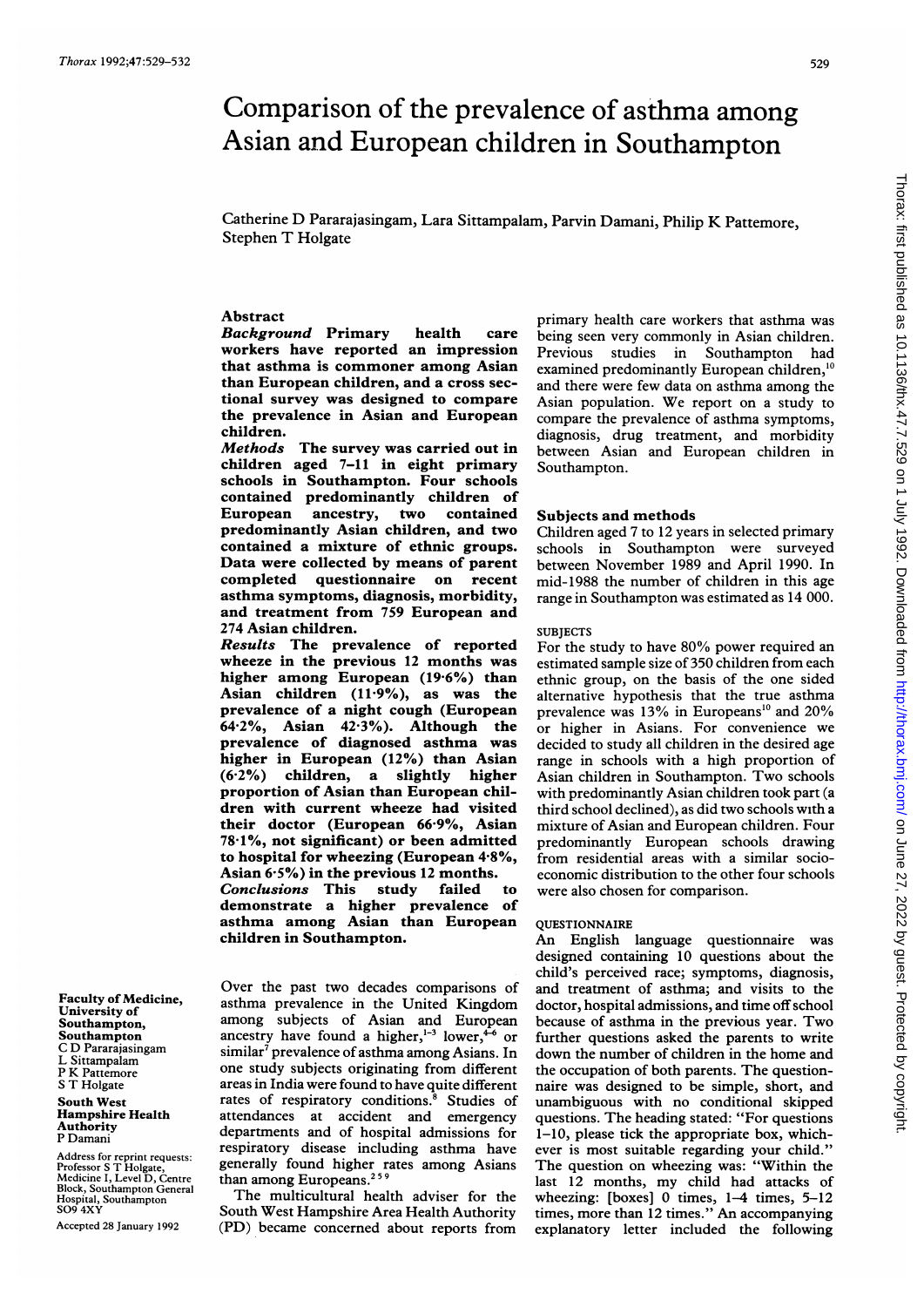statement: "The word 'wheeze' in this questionnaire means noisy breathing with a whistling or squeaky sound coming from the chest.'

The questionnaire (with explanatory letter) was delivered to the child at school to take home for completion by the parents. If any child did not return a completed questionnaire within a month ofissue, a further questionnaire was issued, along with a parallel translation into the appropriate language group of the parents (Punjabi, Bengali, or Urdu) for Asian children in case language difficulty was the reason for non-return. Translators had difficulty with the word "wheeze" as there is no direct counterpart in any of the Asian languages. Thus it was by no means certain that answers based on the translation would be any more valid than answers to the English language questionnaire.

To assess repeatability the English questionnaire was reissued to one predominantly European and one predominantly Asian class (returned by 11/40 European and 12/18 Asian children). In a third, predominantly Asian class, the English questionnaire along with the appropriate language translation was issued on the second occasion (retumed by 16/20 children). The only questions which did not have <sup>a</sup> 90% or greater proportion in agreement concerned night cough in Europeans (82%), exercise induced wheeze in Asians not given a translation (75%), and current wheeze in Asian children given a translation (87-5%). Questions concerning family size and occupation of the parents showed poor repeatability among Asians (percentage in agreement for occupation of father 58%, and for occupation of mother 75%).

#### APPROVAL AND CONSENT

The study was approved by the joint ethical subcommittee of the Southampton and South West Hampshire Health Authority and the Faculty of Medicine of the University of Southampton, by the Education Authority of Hampshire County Council, and by the principals of the schools concerned. Return of the completed questionnaire by the parents was deemed to represent consent to participation.

#### DATA ANALYSIS AND DEFINITIONS

Entered data were checked visually and by range check and analysed by SPSS-X.

Race was defined from the parents reply to the question: "What race is your child?"---the options being listed as European, Asian, and other. Children whose parents ticked the "other" box were excluded from the analysis. Socioeconomic group was defined on the basis of the father's occupation according to the registrar general's classification of occupations. Asthma prevalence was compared on the basis of wheeze reported in the previous 12 months ("current wheeze") and diagnosis reported by a general practitioner or physician.

# Results

PARTICIPATION

The total number of Asian children available

for study in Southampton did not reach the desired number for power calculations based on equal sample size, but European children were overrepresented in the sample. The questionnaire was initially delivered to 333 Asian and 1014 non-Asian children and reissued to 100 Asian children (91 with a translation) and 322 non-Asian children. In all, 274 questionnaires were returned by Asian children (82-3%) (including 39 children given a translation) and 811 by non-Asian children (80-0%), of whom 759 were of European extraction (the remainder were excluded from the analysis). The eventual sampling ratios were estimated as 28% of the age specific Asian target population and 6% of the age specific European target population.

# CHARACTERISTICS OF PARTICIPANTS

The distributions of participants in each ethnic group by age, sex, and socioeconomic group are compared in table 1. Age and sex distribution but not socioeconomic distribution were closely matched in the two ethnic groups. Among the 274 Asian participants  $57.3\%$  spoke Punjabi, 20-4% Urdu, 10-6% Bengali, and 5.5% Gujurati. Ten of the 591 European children  $(2.1\%)$  were reported as having been born overseas, compared with 17 of the 144 Asian children (11 9%). The proportion of children from families with more than four children was much higher among Asians  $(50.4\% \text{ of } 252)$  than Europeans  $(6.2\% \text{ of } 735)$ .

ASTHMA SYMPTOMS, DIAGNOSIS, AND INDICES OF MORBIDITY IN THE PREVIOUS 12 MONTHS

The prevalences of reported wheezing, night cough, and diagnosed asthma were significantly higher among European children than among Asian children (table 2). Proportionately, almost twice as many European as Asian children had lost some time from school because of wheezing, and European children were also slightly more likely to have visited their doctor or been admitted to hospital for wheezing than Asian children. In spite of these differences, the proportion of children reported

Table 1 Characteristics of participants. Values are percentages

|                       | European<br>$(n = 759)$ | Asian<br>$(n = 274)$ |
|-----------------------|-------------------------|----------------------|
| Age (years):          |                         |                      |
| 7                     | $12-5$                  | $10-9$               |
| 8                     | 22.3                    | $24 \cdot 1$         |
| 9                     | 23.6                    | $24 - 1$             |
| 10                    | 22.0                    | $16-4$               |
| 11                    | $16 - 2$                | $16-4$               |
| 12                    | $3-4$                   | 80                   |
| Sex:                  |                         |                      |
| Male                  | 50.3                    | 47.4                 |
| Female                | 49 7                    | $52 - 6$             |
| Socioeconomic group:  |                         |                      |
| 1                     | 12.0                    | 2.2                  |
| н                     | $13-2$                  | 5.8                  |
| <b>III Non-manual</b> | 5.3                     | 4.0                  |
| <b>III Manual</b>     | 46.8                    | 38.7                 |
| IV                    | 2.0                     | 40                   |
| v                     | 3.6                     | $1 \cdot 1$          |
| Unemployed            | 84                      | 19.7                 |
| Not specified         | 8.8                     | 24.5                 |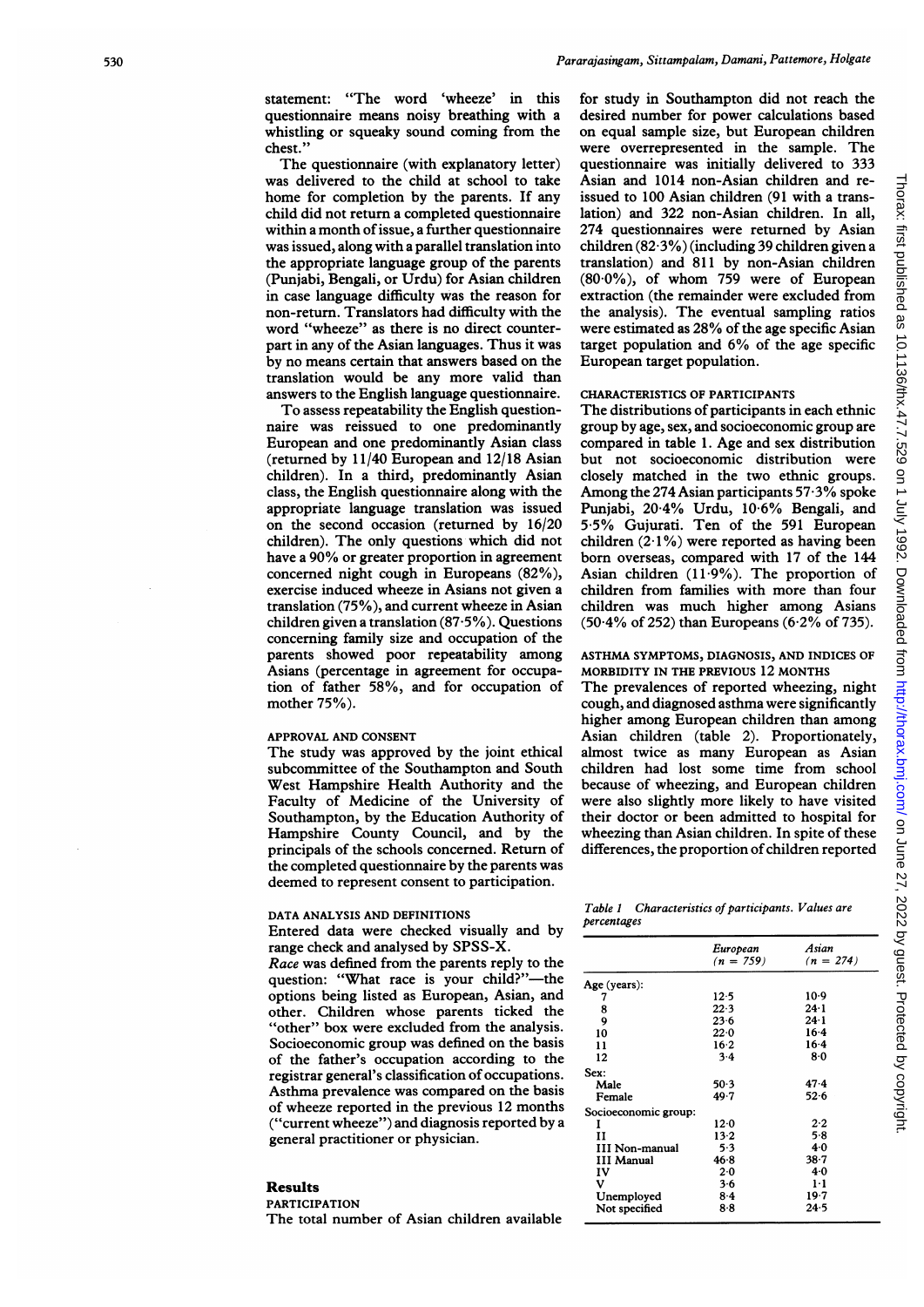Table 2 Asthma symptoms and indices of morbidity in previous 12 months. Values are percentages

| Category                         | European<br>$(n = 759)$ | Asian<br>$(n = 247)$ | 95% confidence<br>interval*  |
|----------------------------------|-------------------------|----------------------|------------------------------|
| Wheeze                           | 19.6                    | $11-9$               | $2.9$ to $12.5$              |
| Wheeze or SOB with exercise      | $16 - 2$                | 12.7                 | $-0.8$ to $28.7$             |
| Night/early morning cough        | 64.2                    | 42.3                 | 15 $\cdot$ 1 to 28 $\cdot$ 7 |
| Diagnosed as asthmatic           | $12-0$                  | $6 - 2$              | $2.1$ to 9.5                 |
| Taking medicines for asthma      | $1-1$                   | 1.5                  | $-2.0$ to $1.2$              |
| Visited doctor for wheeze        | 12.8                    | 9.3                  | $-0.7$ to $7.7$              |
| Missed some school due to wheeze | $13-2$                  | 7.5                  | $1.7$ to 9.7                 |
| Admitted to hospital for wheeze  | 0.9                     | 0.7                  | $-1.0$ to $1.4$              |
| Current wheeze:                  |                         |                      |                              |
| <b>Boys</b>                      | $23-9$                  | $11-7$               | $5.2$ to $19.2$              |
| Girls                            | 15.2                    | 12.1                 | $-3.4$ to 9.6                |
| 95% confidence interval*†        | $3.1$ to $14.3$         | $-8.2$ to $7.4$      |                              |
| Families $\leq 4$ children       | 23.9                    | 12.0                 | $0.5$ to $13.3$              |
| Families $> 4$ children          | $18-9$                  | 12.6                 | $-2.3$ to 24.9               |
| 95% confidence interval*!        | $-7.7$ to 17.5          | $-7.5$ to $8.7$      |                              |

\*For difference in proportions (European rate  $-$  Asian rate).

tFor boys v girls.

+For families with four children or less v those with more than four children.

to be receiving drug treatment for asthma was similar in the two groups.

The prevalences of wheezing in the previous 12 months did not show a regular trend with age or socioeconomic group in either ethnic group. The ethnic specific prevalences of wheezing standardised by the socioeconomic distribution of the entire sample were similar to the crude prevalences (Europeans 19-4%, Asians 12-9%, confidence interval of difference  $1.7\%$  to  $11.4\%$ ). The prevalence of wheezing was similar among Asian children bom in Britain (12-2%) and those bom elsewhere (11-8%), and both rates were lower than the prevalence of wheezing among British bom Europeans.

Among European children wheezing was reported twice as commonly in boys as in girls, and more commonly, but not significantly so, in children from larger than smaller families (table 2). Among Asian children there were no significant differences by sex or by family size. The prevalence of reported wheeze was higher among children from Urdu speaking families  $(11/56, 19.6\%)$  than among children from the other three language groups (Punjabi 13/157, 8-5%; Bengali 10/29, 10-3%; Gujarati 2/15, 13-3%). Wheeze was reported more commonly, but not significantly so, among 39 Asian children given a translation of the questionnaire (18-9%) than among 235 Asians given only the English version (10.8%  $(-5.1\%$  to  $21.3\%)$ .

Among children reporting wheeze in the previous 12 months (table 3), significantly more European than Asian children had been diag-

Table 3 Diagnosis, treatment, and medical attention among children reporting wheeze in previous 12 months

| Category (% of ethnic group)    | European<br>$(n = 148)$ | Asian<br>$(n = 32)$ | 95% confidence<br>interval* |
|---------------------------------|-------------------------|---------------------|-----------------------------|
| Diagnosed as asthmatic          | -54 - 4                 | 31.3                | $5.1$ to $41.1$             |
| Taking medicines for asthma     | $52 - 4$                | 31.3                | $3 \cdot 1$ to $39 \cdot 1$ |
| Visited doctor for wheeze       | 65.5                    | 78-1                | $-28.8$ to 3.6              |
| Admitted to hospital for wheeze | 4.8                     | 6.5                 | $-11.0$ to $7.6$            |

\*For difference in proportions (European rate  $-$  Asian rate).

nosed as having asthma or were receiving treatment, but a slightly higher proportion of Asian children had visited their doctor or been admitted to hospital for wheeze.

# **Discussion**

This study has been unable to reject the null hypothesis that asthma prevalence is no higher in Asian than in European children in Southampton, on the basis of any of the parameters measured, including reported asthma symptoms, diagnosed asthma, and indices of asthma morbidity. Furthermore, the failure to show a higher rate in Asians does not seem to be due to confounding by socioeconomic group. Asian children given a translated questionnaire reported more wheeze than those not given a translation, but the rate was still not higher than that in European children. Although the measured prevalence of asthma symptoms was actually lower in Asians, we did not find a higher rate, owing to the sampling and language difficulties, and the study hypothesis was stated in one sided terms.

In our study the prevalence of wheezing in the previous 12 months among European children  $(19.6\%)$  was considerably higher than that reported by Clifford et al among European children aged 7 and 11 years in Southampton  $(12.1\%)$ .<sup>10</sup> The prevalence of wheezing among Asians was similar to prevalences of asthma documented by several studies of predominantly European children elsewhere in the United Kingdom.<sup>1112</sup> Lower rates than ours were reported for Asian children in two studies,<sup>56</sup> and higher rates in another.<sup>7</sup> The reasons for these variations are not known, but because the differences have not been in a constant direction environmental or methodological variation seems more likely than genetic differences.

Sampling was not random across all children of either ethnic group in Southampton, which may have given rise to some estimation error. We attempted to study all children in the main schools attended by Asian children, and the sampling ratio among Asian children was high, so the Asian sample was unlikely to be significantly biased on the main questions studied.

Sample bias may have contributed to the high prevalence of wheeze found in European children, as the European schools were selected to match the predominantly Asian schools for socioeconomic background and may therefore not be representative of all the European children in Southampton. It is less likely that the true prevalence of asthma among European children would have risen from 12-1% to 19.6% since the study of Clifford et  $al$ .<sup>10</sup> However, even if the rate found by Clifford et al is more representative of the true rate in European children, the prevalence of wheeze in Asians was no higher. Retrospectively calculated, the power of the study to detect a higher rate in Asian children was 85% if the true rates had been 13% in Europeans and 20% in Asians, as assumed in the initial calculations of sample size.

More European than Asian children report-